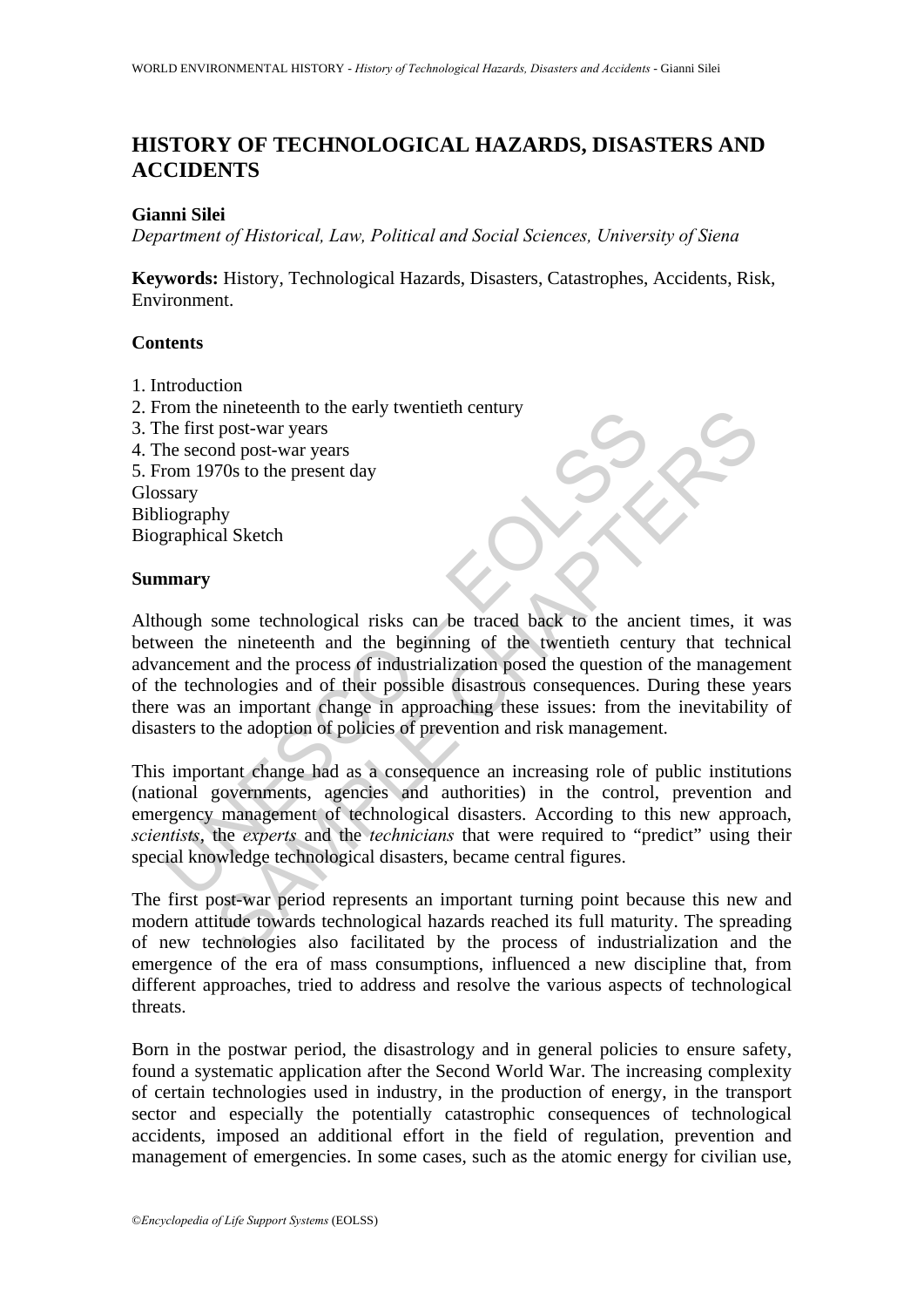an increasing role was played by national and international agencies that were created during this period.

Since the 1970s but especially in the following decade, several major accidents (Three Mile Island, Seveso, Bhopal, Chernobyl, the environmental disasters caused by oil tankers) put forward the need for a standardization of rules and a greater international co-operation. The globalization of technological hazards at the time of the so-called "risk society" has fostered a more interdisciplinary approach to the issues of technological disasters.

Moreover, the increased number of new hazardous substances and materials and the opportunities for human error inherent their use has determined an escalation of technological accidents. All this factors and the more and more unstable boundaries between natural disasters and man-made disasters has necessarily imposed growing efforts for harmonization policies at a national and an international level to ensure collective security, public health and environmental protection.

# **1. Introduction**

There is not a universal definition of technological hazards and accidents. Even though some studies emphasize the complexity of the issue of individual responsibility in technological disasters, literature has commonly accepted a distinction between natural hazards (*acts of god*) and man-made (*acts of man*) hazards. According to some classifications natural hazards are threats determined by uncontrollable events, while man-made hazards are threats determined by artificial (technological) factors.

interior and disasters and man-made disasters has necessarily<br>trs for harmonization policies at a national and an internation<br>ective security, public health and environmental protection.<br>**Arroduction**<br>troduction<br>troduction interior disasters and man-made disasters has necessarily imposed grow<br>harmonization policies at a national and an international level to enecurity, public health and environmental protection,<br>**ction**<br>to a universal defini Natural hazards can be defined as "those elements of the physical environment, harmful to man and caused by forces extraneous to him". The term "natural hazards" refers to all atmospheric, hydrologic, geologic (especially seismic and volcanic), and wildfire phenomena, while the term "man-made hazards" refers to "artificial" phenomena caused by human action, inaction, negligence or error. These phenomena are also defined as technological hazards when determined by a technology (i.e. industrial, engineering, transportation) and as sociological hazards when they have a direct human motivation (i.e. crime, riots, conflicts).

As threat and potential danger, hazards are strictly connected to concepts of *risk*, *disaster* and *catastrophe*. The term *risk* (from the ancient Italian *risicare*) indicates the possibility of suffering a harmful event or loss or danger. While a risk involves uncertainty, a *disaster* (from the Italian *disastro*, literally "unfavorable to one's stars") is an unexpected natural or man-made event with harmful but temporary consequences. Disasters can be defined as the result of an extreme event that significantly disrupts the workings of a community.

A disaster is "a tragic situations over which persons, groups, or communities have no control-situations which are imposed by an outside force too great to resist". This kind of events may have as a consequence deaths, material destructions and severe economic damages but can also determine situations of collective stress in a community and bring to the test the level of vulnerability of a society. Some interpretations consider a disaster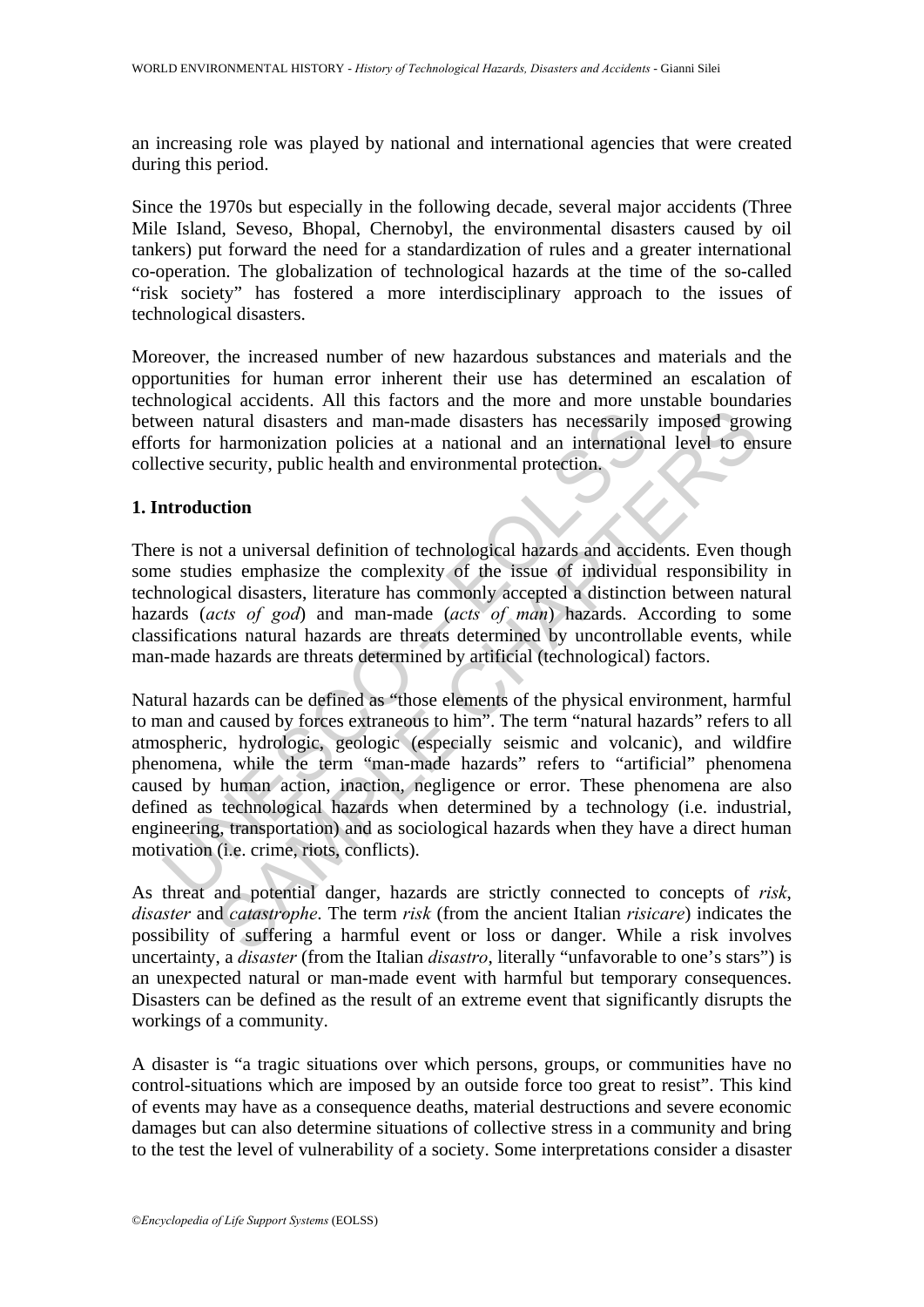a consequence of peculiar social conditions, some others, consider man-made disasters mainly as *socio-technical problems*, as the product of a failure of foresight and a combination of technical, social and even institutional and administrative factors. The *Normal Accident Theory* argues that the combination of high complexity and tight coupling must lead to failures. According to this theory, that has been integrated, empirically tested and verified, technological accidents are "inevitable and happen all of the time; serious ones are inevitable but infrequent; catastrophes are inevitable but extremely rare".

Since the mid-1980s, starting with an approach opposite to that of the *Normal Accident Theory*, some researchers developed the *High Reliability Theory*, which says that is possible to create highly reliable systems capable of ensuring almost absolute security levels.

science that deals with the study and prevention of disasters is on at the beginning of the twentieth century but developed especial wave repriod, this discipline relies on the contribution of directions, exologiziotis, ge The science that deals with the study and prevention of disasters is called *disastrology*. Born at the beginning of the twentieth century but developed especially from the second post-war period, this discipline relies on the contribution of different specialists: physicists, geologists, geographers, planners, engineers, sociologists, psychologists, historians. In the 1980s it was developed a sort of new branch of this discipline, the *kindunology* (from the Greek *kindunos* that means "hazard"). This science is focused on the study of methods and means to know, understand, assess, classify and represent different aspects of hazards and disasters.

A *catastrophe* (from the Latin *catàstrofa* and the ancient Greek *katastrophē*, "to overturn") is a large harmful event with great and irreversible consequences. According to some classifications the principal catastrophic risks can be divided into four homogeneous classes. The first class catastrophic risks consist of natural catastrophes (such as pandemics and asteroids) that are not directly determined by technology or human labor.

e that deals with the study and prevention of disasters is called *disastrol* beginning of the twentieth century but developed especially from the secenciod, this discipline relies on the contribution of different special The second class consists of scientific risks as "laboratory or other scientific accidents involving particle accelerators, nanotechnology […] and artificial intelligence". Instead of the first class risks these catastrophic risks are directly caused by technology. The third class consists of unintentional man-made catastrophes that determine phenomena such as "exhaustion of natural resources", "global warming" or "loss of biodiversity". Finally, the fourth class of catastrophic risks consists of intentional or "deliberately, perpetrated" catastrophes such as "nuclear winter, bioweaponry, cyberterrorism and digital means of surveillance and encryption". Even though they are determined by the use of technology, these are *warfare risks* that can be considered *intentional* acts of violence and not accidental.

According to the International Society for Environmental Protection classification, *hazards* are physical or chemical agents capable of causing harm to persons, property, animals, plants or other natural resources. Technological accidents are the potential consequence of one of that events and are caused by technical, social, organizational or operational failures ranging from minor accidents (i.e. single toxic agents) to major accident (industrial, chemical or nuclear accidents). Some other observers consider technological accidents in a more strict sense as "accidental failures of design or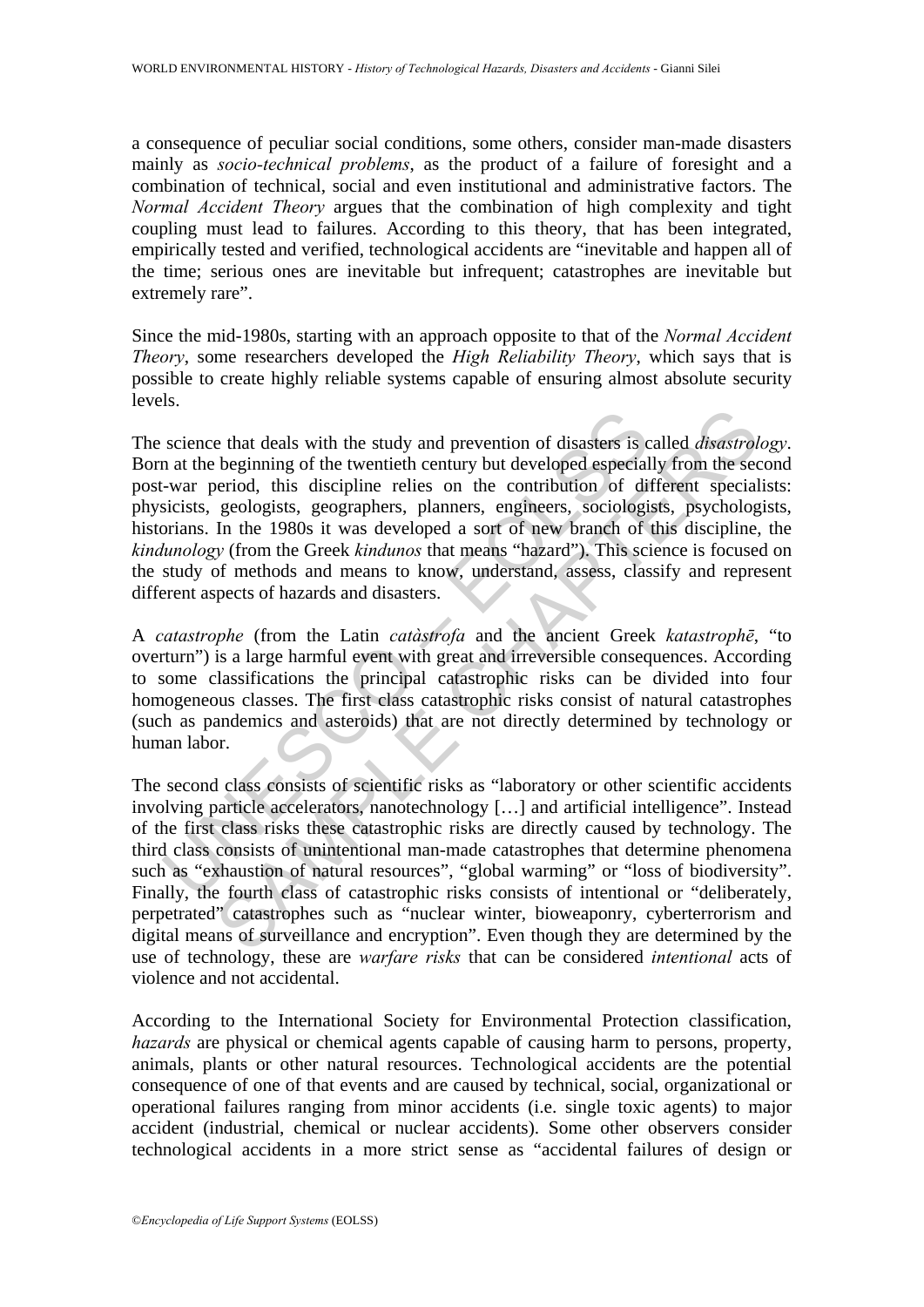management relating to large-scale structures, transport systems or industrial processes that may cause the loss of life, injury, property or environmental damage on a community scale". When these events have long-run effects they are considered *chronic technological disaster*.

Some studies identify seven major classes of technological hazards ordered on a threefold scale of severity. According to this classification, the most severe technological hazards are the *multiple extreme hazards* (i.e. nuclear war, recombinant DNA, pesticides).

mercial aviation crashes), common killers (i.e. auto crashes, co<br>
1 as black lung), diffuse global threats (i.e. fossil fuel and C<br>
etion). In the third and lower level there are the so-called *sin*<br>
ards.<br>
ate 1990s, tryi If aviation crashes), common killers (i.e. auto crashes, coal-mining disearch and the state line of the state line and CO<sub>2</sub> release, or In the third and lower level there are the so-called *simple technolog* on the third In the second level of the scale there are the *extreme hazards*, respectively caused by intentional biocides (chain saws, antibiotics, vaccines), persistent teratogens (i.e. uranium mining, rubber manufacture), rare catastrophes (i.e. LNG explosions, commercial aviation crashes), common killers (i.e. auto crashes, coal-mining diseases such as black lung), diffuse global threats (i.e. fossil fuel and  $CO<sub>2</sub>$  release, ozone depletion). In the third and lower level there are the so-called *simple technological hazards*.

In late 1990s, trying to provide "technical and organizational tools for the prevention, mitigation and the relief of disasters an International Working group appointed by United Nations drafted an indicative list with different type of actions which can constitute technological hazards (IDNDR, 1997):

- Release of chemicals to the atmosphere by explosion, fire
- Release of chemicals into water (groundwater, rivers etc.) by tank rupture, pipeline rupture, chemical dissolved in water (fire)
- Oil spills in marine environment
- Satellite crash (radionuclides)
- Radioactive sources in metallurgical processes
- Other sources of releases of radionuclides to the environment
- Contamination by waste management activities
- Soil contamination
- Accidents with groundwater contamination (road, rail)
- Groundwater contamination by waste dumps (slowly moving contamination)
- Aircraft accidents
- Releases and contaminations as consequence of military actions (e.g. depleted uranium) or destruction of facilities
- Releases as consequence of the industrial use of biological material (e.g. viruses, bacteria, fungi)

# **2. From The Nineteenth To The Early Twentieth Century**

Natural hazards and disasters are phenomena with which human societies has always been accustomed to live since antiquity. But even man-made threats, technological hazards and disasters cannot be considered a prerogative of modern societies. Therefore, there is no doubt that the rise of industrial society, the modernization process and the spread of technology determined, after the First and the Second Industrial Revolution, a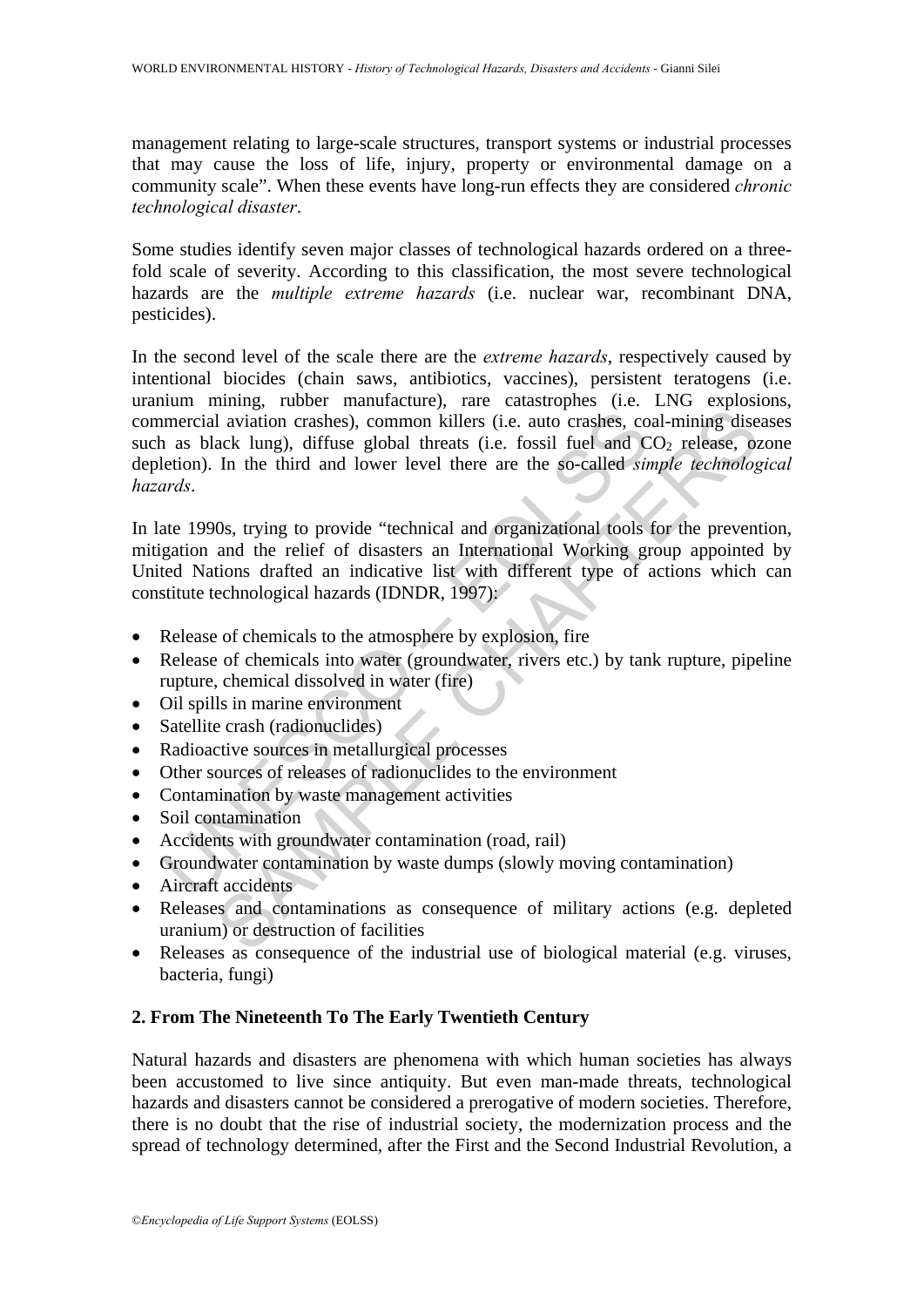dramatic increase of harmful events. Hazard management in developed societies has consequently shifted from risks associated with natural harmful events to those arising from technological development and application.

Since early nineteenth century, but especially after the second half of the century, industrial accidents, maritime disasters, railway and public transportation wrecks became unavoidable aspects of most advanced societies. According to some studies major disasters occurred in this period can be classified into three main categories that can also be applied to some contemporary technological accidents. These main categories are respectively: *large scale engineered structures* (public buildings, bridges, dams), *industry* (manufacturing, storage and transport of hazardous materials, power production) and *public transports* (sea, rail, air).

can be considered one of the most relevant agents in large scale s<br>n the Great Fire of London of 1666 (13 200 houses burned d<br>cago Fire of 1871 (18 000 houses burned down, about 300 vict<br>nna Theatre Fire of 1881 (850 dead considered one of the most relevant agents in large scale structures disas<br>
Great Fire of London of 1666 (13 200 houses burned down) to the C<br>
trie of 1871 (18 000 houses burned down, about 300 victims) and from<br>
eatre Fir Fire can be considered one of the most relevant agents in large scale structures disasters. From the Great Fire of London of 1666 (13 200 houses burned down) to the Great Chicago Fire of 1871 (18 000 houses burned down, about 300 victims) and from the Vienna Theatre Fire of 1881 (850 dead) to the Iroquois Theatre incident (571 dead) these kind of disasters were extremely common in late nineteenth century and early twentieth century industrial societies. According to some of the first "disaster specialists", at the turn of the century the death toll resulting from theatre fires in the nineteenth century England was nearly thousand people.

Between other major large scale structures disasters occurred in these years there are the collapse of Tay Bridge in Scotland in 1879 (75 dead) and the failure of South Fork Dam in Pennsylvania in 1889 (more than 2000 victims). For the engineering elite, these calamities represented a sort of shock that eventually led to a more precise codification of building regulations.

Another important consequence of these events was in the approach. "Scientific speech and the rhetoric of risk" supplanted "the didactic language of the pulpit": "instead of waiting for bridges to collapse or people to be burned alive in opera houses, structural engineers and social psychologists were employed to *predict* the effectiveness of design and the psychology of the crowds in danger".

Steam-boiler explosions, fires and other industrial accidents determined new kinds of threats and damages and putted at risk not only safety of the workers but also life and properties of communities close to factories and industrial plants. Even disasters in minefields were particularly frequent during the nineteenth century: in United Kingdom, particularly in Wales coalfields, there were recorded several accidents such as the gas explosions at the Albion Colliery in 1894 (almost 300 deaths) and at the Universal Colliery in 1913 (439 victims).

In the United States the number of documented mine accidents with five or more deaths through 1876 to 1921 was 497. Many accidents occurred also in main European minefields especially in Belgium, Germany, Poland and Russia. One of the most deadly mine accident of the early twentieth century was the Courrières mine disaster occurred in 1906 (more than 1000 victims, some of them children) near the French city of Lens.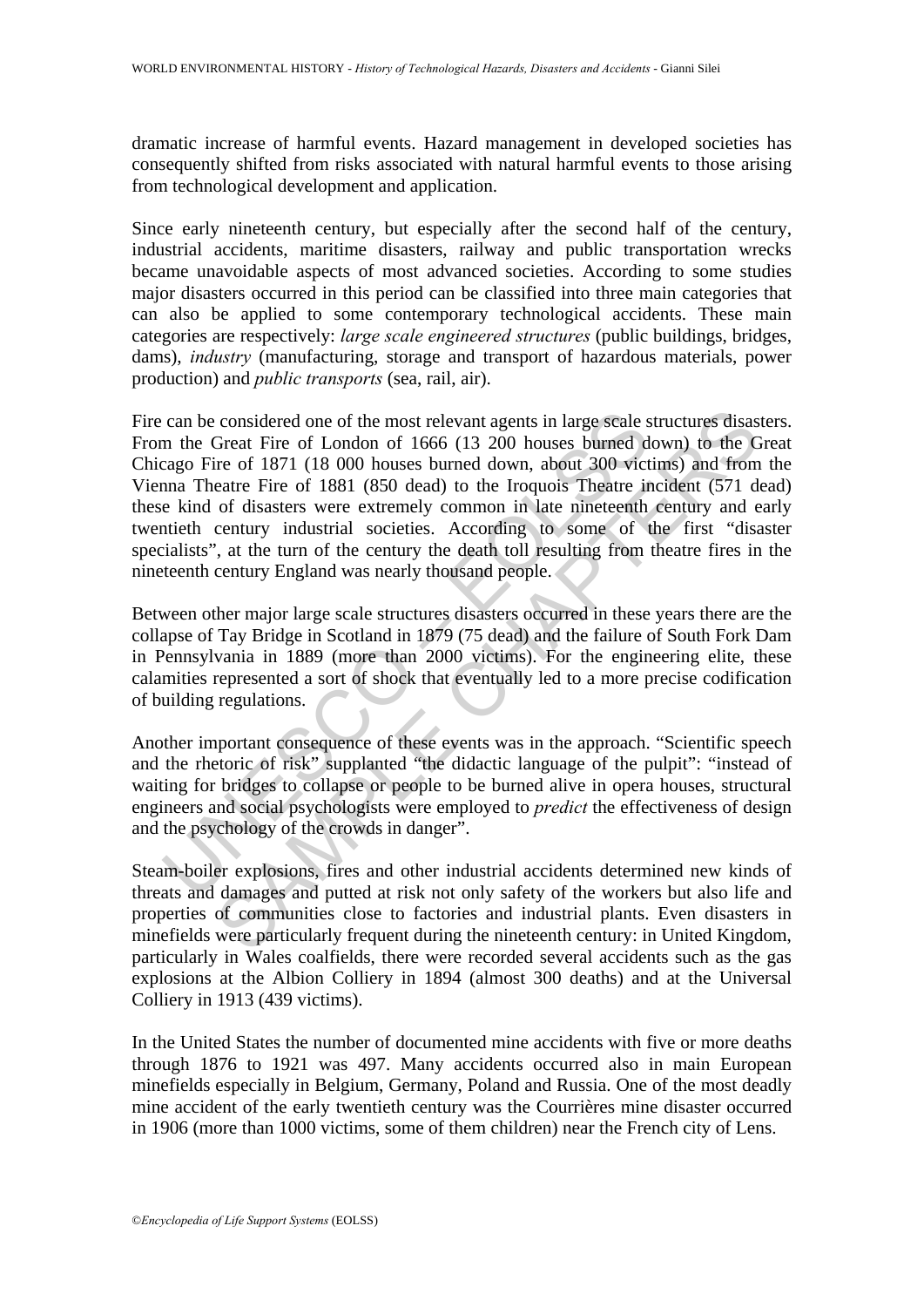Besides the accidents directly caused by technical malfunctions or human negligence in using machinery or during production or extraction processes, should also be considered those disasters and emergencies caused by environmental events indirectly influenced by human actions. During the nineteenth century the poor land management and the urbanization process of major industrial cities in some cases multiplied the disruptive effects of floods and landslides causing damages and casualties.

The severe impact of the great urban and industrial agglomerations on river basins and the lack of modern hygiene and health legislations were other factors that determined some environmental emergencies such as the *Great Stink* of London occurred during the summer of 1858, when the river Thames became a sort of huge sewer. This episode posed the question of the urban pollution and of the management and channeling of drinking water and wastewater to insure safety of the population and prevent the repeated outbreaks of cholera.

Directly related to the process of industrialization can also be considered phenomena such as air pollution episodes which occurred and had so much popular echo during nineteenth century. The pollutants emitted from the chimneys as a result of the different stages of the production process, mixed with the fumes produced by the coal for civilian uses, repeatedly caused huge emergencies that in some cases had dramatic consequences on public health.

and controllated to the process of industrialization can also be conserved and has air pollution episodes which occurred and had so much perfectenth century. The pollutants emitted from the chimneys as a research century. Interests of cholera.<br>
lated to the process of industrialization can also be considered phenon<br>
r pollution episodes which occurred and had so much popular echo due<br>
century. The pollutants emitted from the chimneys as a These events were registered especially in some great cities of the United Kingdom, in some areas of central and Western Europe, but also in more industrialized areas of the United States (Chicago, Pittsburgh, St. Louis, Cincinnati). One of the most serious episodes of nineteenth century was recorded in London between 1879 and 1880. Despite legislation on emission of smoke (introduced since the 1960s, following the studies of Robert Angus Smith on the effects of acid rains), a heavy cloak of fog mixed with smoke remained for months on the city.

The visibility was nearly zero: people that went out of the house to walk, was forced, to not get lost, to proceed along the walls of buildings. This phenomenon had also serious consequences on public health. According to some sources the London smoke of 1879- 1880 increased the mortality rate of 220%. The peculiar "London Pea Soup Fog" described in some novels by Charles Dickens or painted by Claude Monet, by 1905 was called with a new term: *smog* (smoke plus fog).

Besides the industrial hazards, the public transport hazards and disasters were probably the most relevant threats to public safety during nineteenth and early twentieth century. The development of modern mass transport systems influenced a relevant debate on the question of the safety of the passengers of the traditional means of transport (e.g. ships) and of the new ones: from train lines of urban transport, to the automobiles and other motor vehicles for transporting people and goods.

Even excluding war-time disasters and only considering those accidents occurred between late nineteenth century and the beginning of the 1900s, the list of maritime disasters is impressive: from the incident that involved the *Princess Alice*, a Thames river paddle steamer which sank after a collision in 1878 (about 700 victims) and the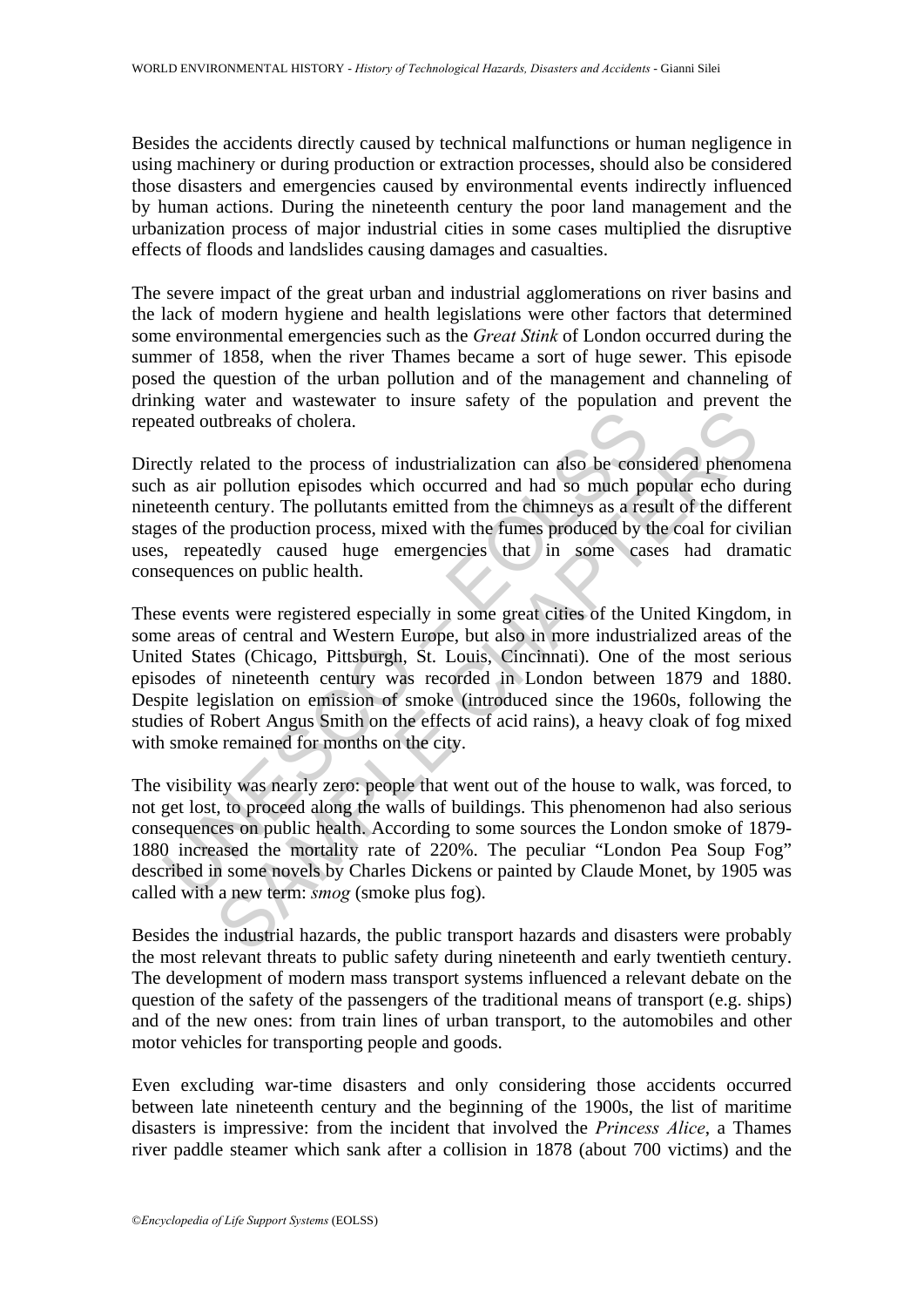French passenger steamer *La Bourgogne* that was sunk after a collision on July 1898 (about 550 victims) to the Danish steamship *Norge*, sank near Rockall Island in 1904 (more than 600 victims).

But the real *annus horribilis* for maritime disasters was 1912. In that year, in fact, occurred not only probably the most famous naval incident in the history of maritime civil transportation, the sinking of the *Titanic* (1517 deaths), but also the sinking of the Spanish steamship *Príncipe de Asturias* (about 500 victims) and the disaster of the Japanese ship *Kirchemaru* (1000 deaths).

The list of rail disasters is equally long. Apart from early accidents that involved the early steam trains (in many cases because of the explosion of boilers), other disasters were caused by clashes, derailment of trains or the collapse of bridges. To this list must be added those disasters occurred on subway lines (e.g. the Paris Metro disaster of 1903, 84 victims). From 1833 to 1918, at least 8803 deaths are attributed to railroad crashes, about 35.7% of total amount of accidents registered from 1833 to 1975.

dded those disasters occurred on subway lines (e.g. the Paris Metictims). From 1833 to 1918, at least 8803 deaths are attributed to 135.7% of total amount of accidents registered from 1833 to 197 these disasters contribute notice disasters occurred on subway lines (e.g. the Paris Metro disaster of 1.<br>
D. From 1833 to 1918, at least 8803 deaths are attributed to railroad cras<br>
% of total amount of accidents registered from 1833 to 1975.<br>
lisa All these disasters contributed to place the question of the adoption of safety standards to prevent further accidents and insure the safety of persons. The protection of workers and new legislative measures against industrial risks were also strongly demanded by trade union organizations and left-wing parties. This process involved both private and public subjects and generated a debate on technical and insurance matters that had a great influence on national governments and promoted the adoption of laws on prevention and safety, thus accentuating the role of the State in these areas.

The discussions on security and prevention and emergency management sanitation related to the production process were relevant aspects of the debate around the so called "unhealthy industries" that led to the first public health legislations: from the *British Public Health Act* of 1875 to the public health provisions contained in the legislation adopted by the Italian government of Francesco Crispi in 1888, which was in turn inspired by French legislation.

Another important indirect consequence of the industrial accidents was the development of the occupational medicine, that had a growing importance in prevention of occupational diseases starting to investigate on the relations between some diseases and certain manufacturing processes. For example, the link between the exposure to asbestos dust and some serious lung affections was emphasized and confirmed in observations of doctors and experts in occupational diseases since early twentieth century up to the *Merewether and Price Report* of 1930.

In most cases, however, until the second post-war years the health and the safety of the workers during the processes of production, were still considered some marginal issues. This was primarily because of the relationship between the workplace and certain diseases even when had dramatic connotations - e.g. the thousands workers that died from *ancylostomiasis* during the work of the St. Gotthard tunnel in 1888 - was considered as inevitable.

With the result that safety and health of the workers on the job was monetized or simply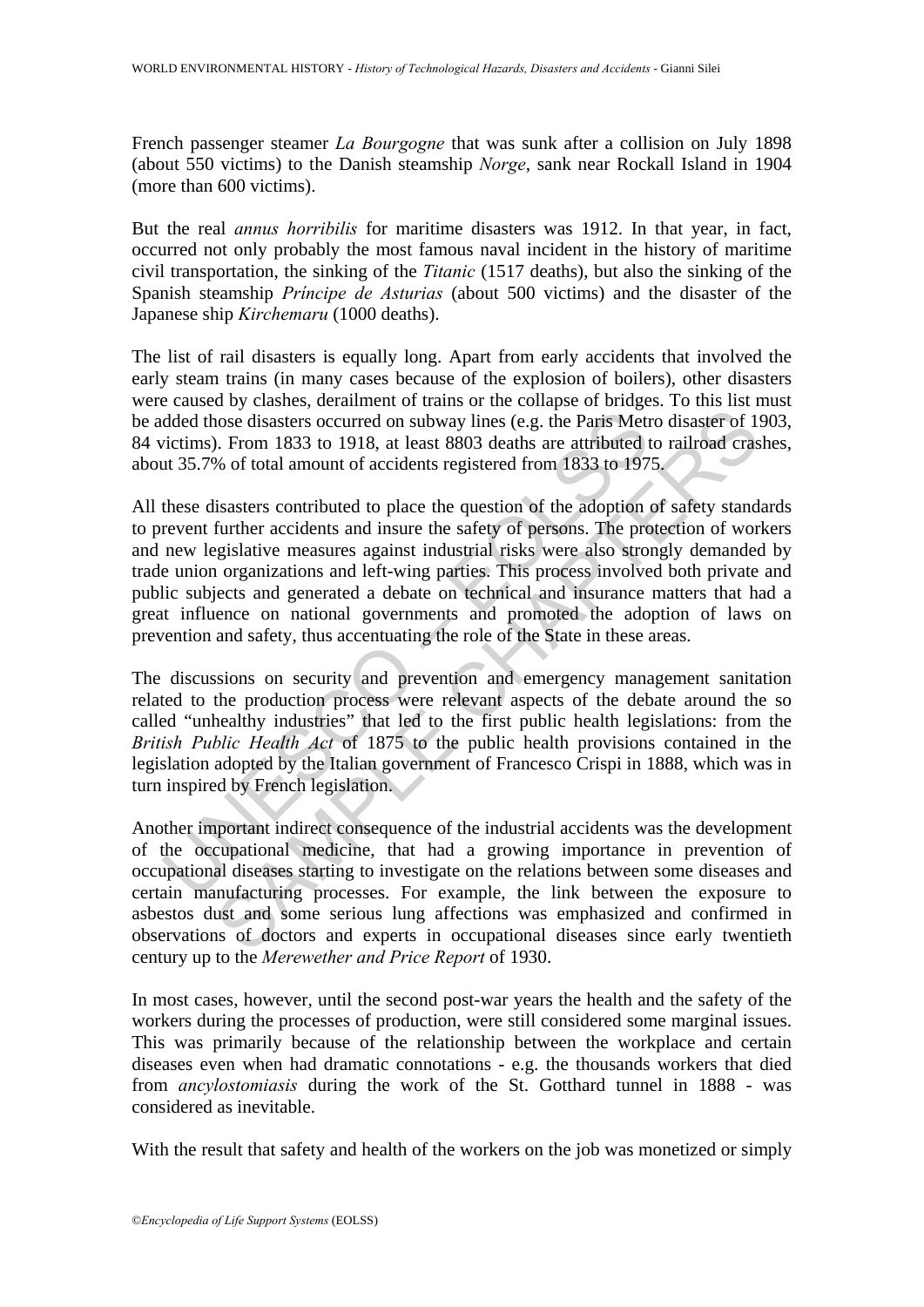considered as a technical matter. This approach was partly due to the difficulties (in some cases to the impossibility) of making in the public domain the documentation of many of the environmental disasters which occurred in that period.

In general, the emergence of increasingly sophisticated techniques of "civil protection", generally applied in case of natural disasters, was further facilitated by technological and scientific progress, but also from a revision of knowledge and approach to professionalism and skills that, since mid nineteenth century, brought to the affirmation of the concept of *expertise* and of the figure of the expert, a professional with special knowledge and skill, specifically prepared and formed to solve technical questions, prevent and manage disasters.



# TO ACCESS ALL THE **28 PAGES** OF THIS CHAPTER, Visit: http://www.eolss.net/Eolss-sampleAllChapter.aspx

#### **Bibliography**

Acot P. (2006). *Catastrophes climatiques, désastres sociaux*. Paris : Presses Universitaires de France [Examines social causes and consequences of some natural disasters.]

Bauman Z. (1993). *Postmodern Ethics*, Oxford (UK)-Cambridge (Mass.): Blackwell [Basic treatise on postmodern society.].

Bauman Z. (2007). *Liquid times. Living in an age of uncertainty*. Cambridge: Polity Press [Describes main aspects of postmodern societies.]

Beck U. (1992). *The Risk Society: On the Way to An Alternative Modernity*. Newbury Park, CA: Sage [Risks, hazards and incertudes as fundamental aspects of the modernization.]

Birkland T.A. (2007). *After Disaster. Agenda Setting, Public Policy and Focusing Events*. Washington DC: Georgetown University. [Policies with regards to natural and man-made disasters]

TO ACCESS ALL THE 28 PAGES OF THIS CHANNIST USE (Visit: http://www.eolss.net/Eolss-sampleAllChapte (Visit: http://www.eolss.net/Eolss-sampleAllChapte (Magnetion)<br>
P. (2006). *Catastrophes climatiques, désastres sociaux*, P **CO ACCESS ALL THE 28 PAGES OF THIS CHA[PTE](https://www.eolss.net/ebooklib/sc_cart.aspx?File=E6-156-12-00)R,**<br>
Visit: http://www.eolss.net/Eolss-sampleAllChapter.aspx<br>
y<br>
16. Catastrophes climatiques, désastres sociaux. Paris : Presses Universitaires de Ficial causes and consequences o Brickman R., Jasanoff S., Ilgen T. (1985). *Controlling Chemicals: The Politics of Regulation in Europe and the U.S.* Ithaca, NY: Cornell University Press. [A survey on politics of risk regulation concerning chemicals hazards]

Brown P., Mikkelsen E.J. (1990). *No Safe Place. Toxic Waste, Leukemia, and Community Action*. Berkeley: University of California Press. [toxic wastes, corporation, public authorities and community risks: the case of Woburn, Massachusetts contamination]

Cameron P., Hancher L., Kühn W., eds. (1988). *Nuclear Energy Law After Chernobyl*, London-Dortrecht-Boston: Graham & Trotman. [International law consequences after the Chernobyl accident]

Coleman R.J. (1994). *Hazardous Materials Dictionary*. Lancaster (PA): Technomics Publishing. [Reference dictionary of hazard and toxic materials]

Dowie M. (1977), *Pinto Madness*. *Mother Jones*, 2-September-October, pp. 18-32. [Corporation interests and public safety: the Ford-Pinto case]

Dynes R.R. (1970). *Organized Behaviour in Disaster*. Columbus: Disaster Research Center, Ohio State University. [A pioneering study on collective stress during and after disasters]

Evan W.M., Manion M. (2002). *Minding the machines: preventing technological disasters*. Upper Saddle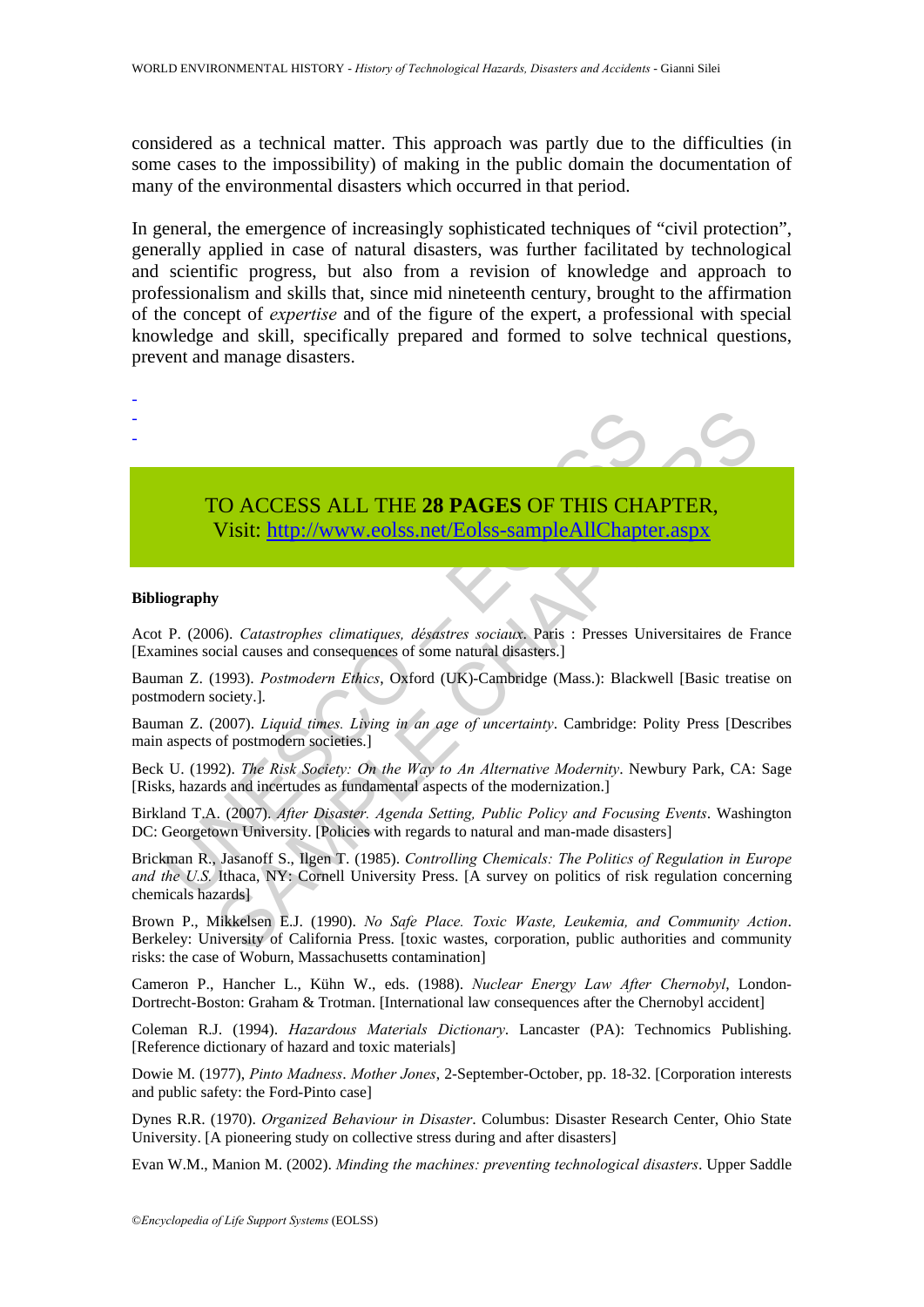River (NJ): Prentice Hall. [An analysis on human, social and organizational elements in technological disasters]

Freudenburg W.R., Pastor S.K. (1992). *Public Responses to Technological Risks: Toward a Sociological Perspective*. *The Sociological Quarterly*, Vol. 33, No. 3 (Autumn, 1992), pp. 389-412. [Public attitudes towards risks and new technologies]

Fritz. C. (1961). *Disasters*, in Merton R., R. Nisbet, eds., *Contemporary Social Problems*. New York: Harcourt, Brace and World Inc., pp. 651-694. [A pioneering effort of definition of Disasters]

General Multilingual Environmental Thesaurus (GEMET) Thesaurus. (http://www.eionet.europa.eu/gemet/) [Reference vocabulary of the European Environment Agency (EEA) and its Network (Eionet).]

Gerhard W.P. (1899). *The safety of Theatre Audiences and the Stage Personnel Against Danger from Fire and Panic*. London: British Fire Prevention Committee. [Pioneering technical study on fire prevention and reduction of death toll resulting from theatre fires]

Giddens A. (1999), *Risk and Responsibility*. *The Modern Law Review*, n. 1, pp. 1-10. [On Risk society and its consequences]

Gioia D.A. (1996), *Why I didn't Recognize Pinto Fire Hazards*, in Ermann D., Lundmann eds., *Corporate and Governmental Deviance*. New York: Oxford University Press. pp. 139-157. [Corporation interests and public safety: the Ford-Pinto case]

Hobsbawm E.J. (1994). *Age of extremes. The short twentieth century, 1914-1991*. London: Michael Joseph. [A survey of the XXth century history]

Hohenemser C., Kates R.W., Slovic P. (1983). *The Nature of Technological Hazards*. *Science*. 22 (April 1983), pp. 378-384. [A general analysis and comparison of main technological hazards]

Karmis M. ed. (2001). *Mine health and safety management*. Littleton (Colo.): Society for Mining, Metallurgy, and Exploration. [Mining hazard anticipation, identification, evaluation and control]

lens A. (1999), *Risk and Responsibility. The Modern Law Review*, n. 1, pp. 1<br>
ts consequences]<br>
ts consequences bifology (*My) I didn't Recognize Pinto Fire Hazards*, in Ermann D., Lune<br> *Governmental Deviance.* New York: (1999), *Risk and Responsibility. The Modern Law Review*, n. 1, pp. 1-10. [On Risk so<br>quences]<br>
1999), *Why I didn't Recognize Pinto Fire Hazards*, in Ermann D., Landmann eds., *Corporatio*<br>
nenental Deviance. New York: Ox Kasperson R.E. and K. Pijawka D. (1985). *Societal Response to Hazards and Major Hazard Events: Comparing Natural and Technological Hazards*. *Public Administration Review*, Vol. 45, Special Issue: *Emergency Management: A Challenge for Public Administration* (Jan., 1985), pp. 7-18. [The response of institutions and civil.society subjects to natural and technological disasters]

Kates R.W., Hohenemser C., Kasperson J.X., eds. (1985). *Perilous Progress: Managing the Hazards of Technology*. Boulder, CO: Westview [General study on technological hazards managing efforts]

Kates, R.W. (1971). *Natural hazards in human ecological perspective: hypothesis and model*. Economic Geography 47, pp. 438-451. [Pioneering study on natural hazards an disasters]

Krejsa P. (1997). *Report on Early Warning for Technological Hazards.* UN-IDNDR Secretariat, Geneva. [A Report on technological risks prevention issued for the International Decade for Natural Disaster Reduction – UN, Early Warnings Programme]

LaPiere R.T. (1938). *Collective Behavior*. London-New York: McGraw-Hill. [Study on psychology of social interaction, with some parts on panic behavior during environmental, social and situational crises]

Lee M.T. (1998). *The Ford Pinto Case and the Development of Auto Safety Regulation, 1893-1978*. Business and Economic History, vol. 27, n. 2, Winter 1998, pp. 390-401. [The Ford-Pinto case and its consequences]

Luhmann N. (1993). *Risk: a sociological theory*. New York: De Gruyter. [General study on risk and risk society]

Lupton D. (1999). *Risk and sociocultural theory: new directions and perspectives*. Cambridge-New York : Cambridge University Press. [Perception of risk and strategies to cope with it. A social science analysis]

Majumdar S.K. et al. (eds.) (1992). *Natural and technological disasters. Causes, effects, and preventive measures*. Easton (PA): Pennsylvania Academy of Science. [A study on natural and technological disasters with main case studies]

Mclean I. Johnes M. (2000). *Aberfan. Government and Disasters*. Cardiff: Welsh Academic Press. [An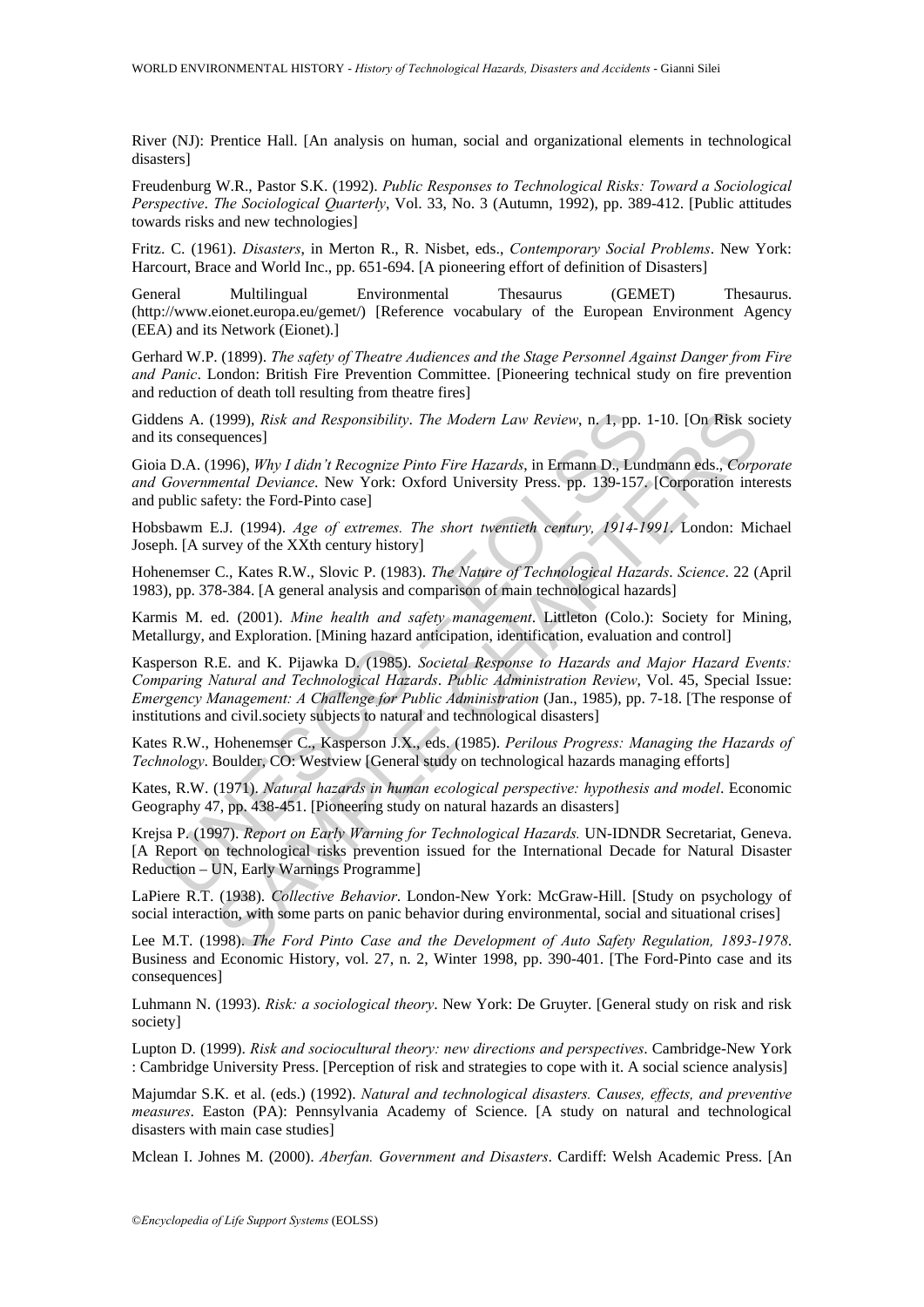account of the Aberfan disaster of 1966 and its consequences]

Moore H.E. (1956). *Toward a Theory of Disaster*. *American Sociological Review*, Vol. 21, No. 6. (Dec., 1956), pp. 733-737. [Paper Issued at the Annual Meeting of the American Sociological Society, 1955. A portion of the report on the Waco-San Angelo Disaster Study]

Mould R.F. (2000). *Chernobyl record: the definitive history of the Chernobyl catastrophe*. Bristol (UK)- Philadelphia (PA): Institute of Physics Publishing. [A comprehensive account of the Chernobyl disaster]

Nash J.R. (1976). *Darkest Hours: A Narrative Encyclopedia of Worldwide Disasters from Ancient Times to the Present*. Chicago: Nelson-Hall. [A general history of worldwide disasters from ancient times to the late twentieth century]

O'Malley P. (1996). *Risk and responsibility*, in Barry A., Osborne T., Rose N., eds., *Foucault and Political Reason: Liberalism, Neo-Liberalism and Rationalities of Government*. London: University of London Press, pp. 189-207. [A critical introduction of Risk and responsibility in Michel Foucault's works]

Oliver-Smith A. (1996). *Anthropological Research on Hazards and Disasters*. *Annual Review of Anthropology*, Vol. 25, pp. 303-328. [Paper on Hazards and Disasters in an anthropological perspective]

Perrow C. (1984). *Normal Accidents: Living with High Risk Technologies*. New York: Basic Books. [Basic study on Normal Accidents Theory]

Posner, R.A. (2004). *Catastrophe: Risk and Response*, Oxford-New York: Oxford University Press. [Major natural and man-made threats classified in a cost-benefit analysis]

Prince S.H. (1920). *Catastrophe and Social Change. Based upon a Sociological Study of the Halifax Disaster*. New York: Columbia University Press [Main study on the Halifax explosion and a pioneering research into disasters].

Quarantelli E.L. (1966). *Organization under stress*, in Brictson (ed.), *Symposium on emergency operations*. Santa Monica (Cal.): System Development Corporation, pp. 3-19. [A key paper concerning the management of disasters]

er-Smith A. (1996). *Anthropological Research on Hazards and Disaster*<br>*ropology*, Vol. 25, pp. 303-328. [Paper on Hazards and Disasters in an anthropology, Vol. 25, pp. 303-328. [Paper on Hazards and Disasters in an anthr A. (1996). *Anthropological Research on Hazards and Disasters. Annual Review, Vol. 25, pp. 303-328. [Paper on Hazards and Disasters in an anthropological perspections. <i>Living with High Risk Technologics*. New York: Basic Ricci P.F., Sagan L.A., Whipple C.G., eds. (1984). *Technological Risk Assessment*. The Hague: Nijhoff. [A multidisciplinary study on risk assessment and on perception and public reaction to risk. With a comprehensive bibliography on the policy-related risk literature]

Roberts K. H. (1993). *New challenges to understanding* organizations. New York-Toronto: Macmillan. [Organizational effectiveness; organizational behavior]

Sagan S.D. (1993). *The limits of safety: organizations, accidents, and nuclear weapons*. Princeton, N.J.: Princeton University Press. [The nuclear risk management and its organizational consequences]

Schlager N. (1994). *When technology fails. Significant technological disasters, accidents, and failures of the twentieth century*. Detroit: Gale Research. [A comprehensive study on technological disasters]

Schlager N. (1995). *Breakdown. Deadly technological disasters*. Detroit: Visible Ink Press. [An historical survey of of deadliest technological disasters of the twentieth century, from the sinking of the Titanic to the crash of an El Al 747 in the Netherlands]

Sells D.L., Wolf C.P., Shelanski V.B., eds. (1982). *Accident at Three Mile Island: The Human Dimension*, Boulder, Colo: Westview Press [The Three Mile Island nuclear accident and its consequences]

Shrivastava, P. (1987). *Bhopal. Anatomy of a Crisis*, Cambridge: Ballinger Publishing Company. [A study on the world's worst industrial catastrophe of Bhopal]

Sinha P.C. (1998). *Technological Disasters*. Vol. VII of the *Encyclopaedia of Disaster Management. (12 volumes)*. New Delhi: Anmol. [A volume on education, mitigation and management of technological disasters in a multi-volume Encyclopaedia]

Smith K., Petley D.N. (1990). *Environmental Hazards. Assessing risk and reducing disasters*. London-New York: Routledge. [An overview of all the major hazards that threaten people and communities]

Stern G.M. (2008). *The Buffalo Creek disaster: how the survivors of one of the worst disasters in coal-*